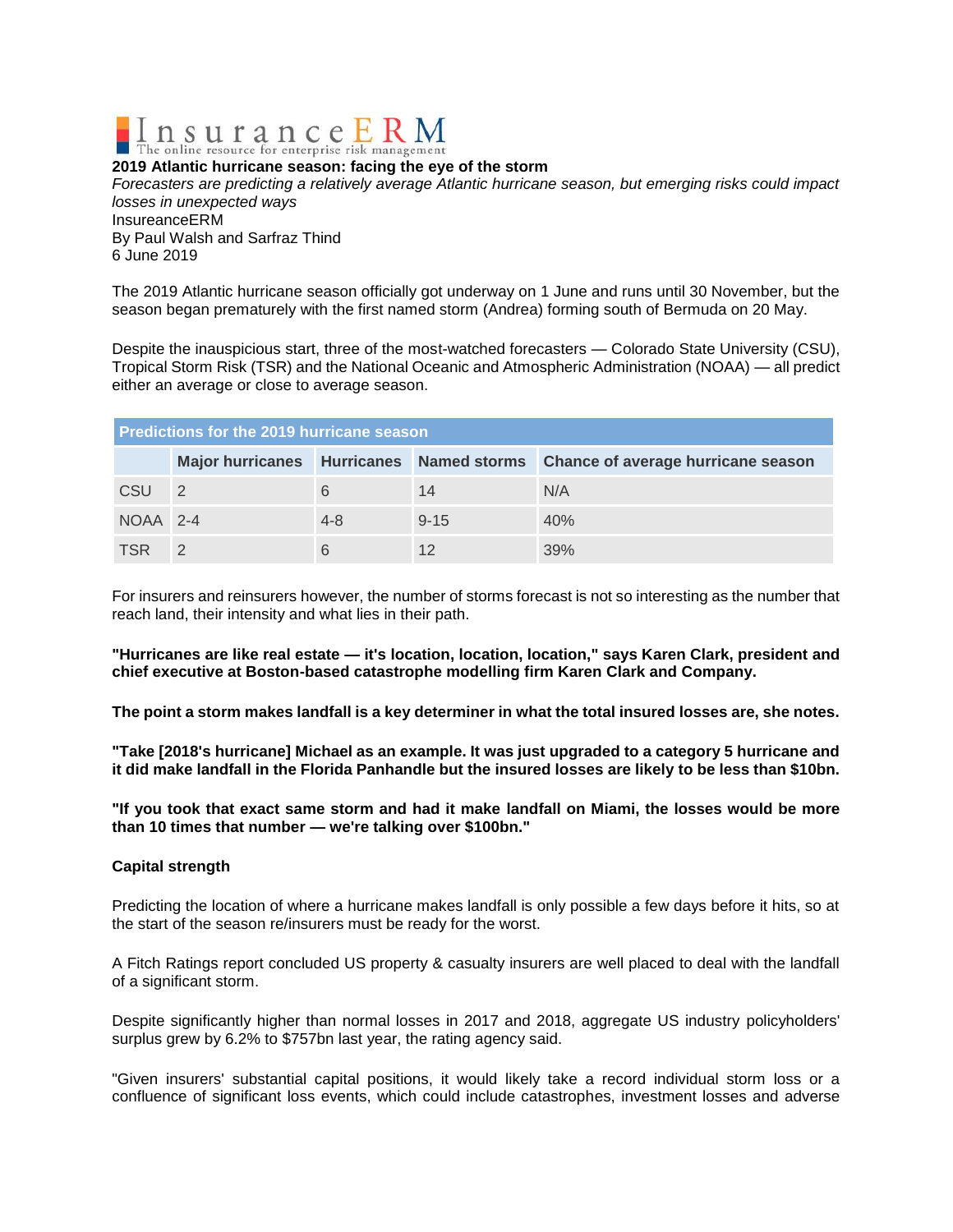loss reserve experience to impair insurers enough to warrant downgrades," says Chris Grimes, director of insurance at Fitch Ratings.

### **Lessons learned**

Every hurricane season brings more insights into the peril and its impact, but the lessons from worst seasons tend to stick in people's minds.

The 2017 season in particular has gone down in history as only one of six seasons to feature multiple category 5 hurricanes. In total, 17 storms including 10 hurricanes and six major hurricanes (including Harvey, Irma and Maria) caused a total of 882 fatalities and an estimated \$134bn in insured losses.

## **One significant lesson for insurers from 2017 was the variance in loss adjustment expenses between storms, notes Clark.**

# **"So you could have an expense ratio of 7% on one storm and 25% on another storm," she says.**

Another was the hike in number and size of claims associated with assignment of benefits (AOB) provisions. Under an AOB agreement, a third party can be paid for services for performed for an insured homeowner, who would normally be reimbursed by an insurer directly after making a claim.

In Florida, the increasing number of homeowners opting for an AOB surprised insurers.

## **"If you have a litigated claim the payment is likely to be around double what it would be if you didn't have litigation," says Clark.**

### **Climate change**

Researchers are still working out what effects climate change will have on North Atlantic hurricanes, but the consensus so far is that global warming will bring two main impacts.

**"One, they are becoming more intense over time due to the changing climate," says Clark.**

**"The other thing is tropical cyclones are becoming wetter. They're dumping more rainfall and causing flooding in the impacted areas and there is a belief that climate change is contributing to this."**

**Clark adds catastrophe modellers "must be on top of" the risks posed by excessive rainfall and should be more explicit in modelling it, particularly with weaker storms.**

#### **Underinsured**

Sadly, US homeowners remain dramatically underinsured against flood risk. A survey by the National Association of Insurance Commissioners (NAIC) issued this week found less than half of Americans who agree that having flood insurance is important have purchased flood insurance.

According to the survey, 41% of respondents agree or strongly agree flood insurance is a "good idea" but only 17% say they have purchased flood insurance, and "even that response may be based on a misunderstanding." The Federal Emergency Management Agency estimates only 3% of homeowners have flood insurance.